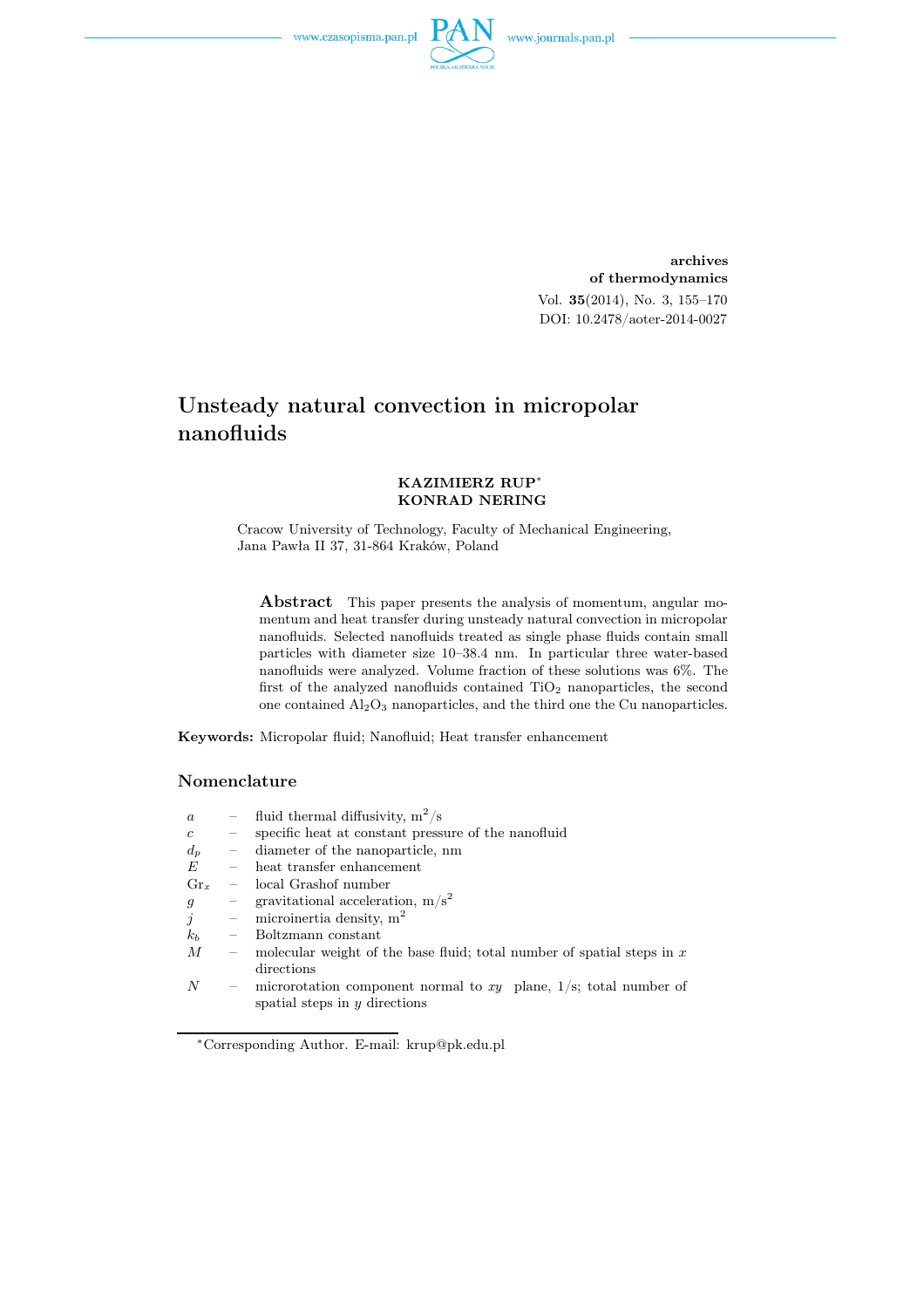

156 K. Rup and K. Nering

| 21 A             |                                 | <i>I</i> II ogaano mannoci                      |
|------------------|---------------------------------|-------------------------------------------------|
| $\boldsymbol{n}$ | $\hspace{0.1mm}-\hspace{0.1mm}$ | microrotation parameter                         |
| $Nu_x$           | $\overline{\phantom{m}}$        | Nusselt number                                  |
| $P, \Delta$      | $\overline{\phantom{0}}$        | micropolar fluid parameters                     |
| Pr               | $\equiv$                        | Prandtl number                                  |
| $q_0$            | $\overline{\phantom{0}}$        | constant heat flux through the vertical plate   |
| Re               | $\equiv$                        | Reynolds number                                 |
| $t_{\parallel}$  | $\qquad \qquad -$               | temperature of fluid, K                         |
| T                | $\qquad \qquad -$               | dimensionless temperature                       |
| $T_w$            | $\overline{\phantom{a}}$        | dimensionless wall temperature                  |
| $T_{fr}$         | $\overline{\phantom{0}}$        | freezing point of the base fluid                |
| u, v             | $\overline{\phantom{m}}$        | x and y components of the velocity field, $m/s$ |
| U, V             | $\equiv$                        | dimensionless components of the velocity field, |
| x, y             | $\overline{\phantom{m}}$        | the coordinates of reference system, m          |
| X, Y             |                                 | dimensionless coordinates                       |
| Freek symbols    |                                 |                                                 |

## Greek symbols

- $\delta$  hydrodynamic boundary layer thickness
- $\delta_t$  thermal boundary layer thickness
- $\gamma$  spin gradient viscosity, N s
- $\kappa$  rotational viscosity coefficient, Pa s
- $\lambda$  thermal conductivity, W/(m K)
- $\mu$  dynamic viscosity, Pa s

 $N_A$  –  $\Delta v$  and  $r_0$  number

- $\rho$  density, kg/m<sup>3</sup><br> $\rho\beta$  coefficient of th
- ρβ coefficient of thermal expansion
- $\rho c$  heat capacity at constant pressure
- $\phi$  nanoparticle volume fraction
- $\sigma$  relative change of temperature
- $\tau$  time, s
- $\tau_w$  shear stress of a vertical surface, Pa
- overbar denotes dimensionless variables

#### Subscripts and superscripts

- $i, j$  grid locations in x, y directions
- $f$  properties of base fluid
- s properties of solid nanoparticles
- $\infty$  conditions far away from the wall

# 1 Introduction

Conventional fluids, such as water, oil, alcohol, glycol ethylene, widely used in heat exchange devices, have relatively low thermal conductivity coefficient. Recently, a new generation of heat carriers known as nanofluids has been developed [1–4]. These types of fluids consist of conventional fluid and nanoparticles with diameter of particle ranging from 10 to 100 nm mixed uniformly with the fluid. Generally, they contain particles of substances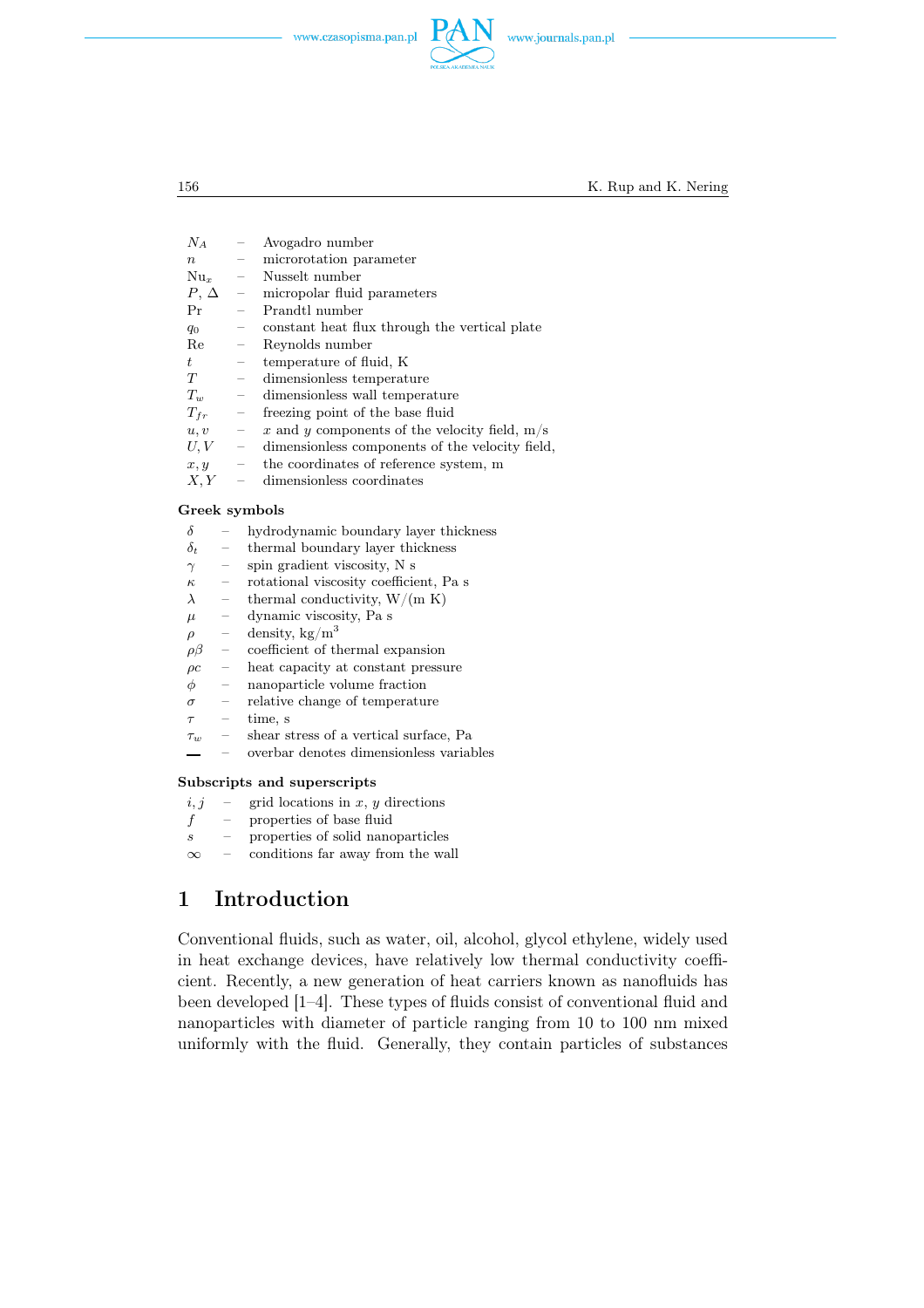





Unsteady natural convection in micropolar nanofluids 157

such as  $\text{Al}_2\text{O}_3$ , TiO<sub>2</sub>, CuO and Cu [1,4]. The discussed nanofluids are characterized by increased effective thermal conductivity and dynamic viscosity. During experimental studies nanofluids behave like a single phase Newtonian fluid in convectional heat exchange process [2–5]. Recently in [4,5] were presented methods based on a large number of experimental data, used to determine thermophysical parameters of nanofluids. These correlations provide theoretical and practical analysis of heat exchange due to natural convection. Paper [1] analyzes the process of steady natural convection in the nanofluid in the vicinity of a vertical plate heated by applied constant heat flux. In particular the water suspension of  $\text{Al}_2\text{O}_3$  and CuO was analyzed. Volume fraction of these suspensions did not exceed 10%. A similar work [2] described the natural convection in water suspension of  $Al<sub>2</sub>O<sub>3</sub>$  at the same thermodynamic conditions. Another paper [3] describes numerical solution of the equations of conservation of mass, momentum and energy in natural convection process in water suspensions of  $\text{Al}_2\text{O}_3$  and CuO placed in six different closed areas. Increased heat exchange was observed only in triangle-shaped area. The amount of increase was only 5% compared to water without nanoparticles [3].

Due to miniaturisation of heat exchange devices, micropolar fluids as refrigerant or heating media are also analysed in [6–8]. A useful model of micropolar fluid is a model proposed by Eringen. This model takes into account fluid microrotation [6–8].

The aim of work described in this paper is the analysis of increased heat exchange due to natural convection in water solutions of  $\text{Al}_2\text{O}_3$ ,  $\text{TiO}_2$  and Cu with properties of micropolar nanofluids in the vicinity of vertical plate heated by heat flux of  $q_0$  that rises suddenly.

# 2 Estimating properties of nanofluids

The typical approach used to study thermodynamic properties of nanofluids is based on the assumption that nanofluids behave like single phase fluids. There are empirical equations proposed by authors used to determine different features of nanofluids such as thermal conductivity, viscosity, density and thermal expansion [4,5]. It is worth mentioning that all models are applicable only in a specific range of nanofluid parameters.

Several authors are proposing different methods to estimate heat conductivity of the nanofluid. This parameter is the most important one with respect to the heat transfer process [4,5]. Based on a large amount of data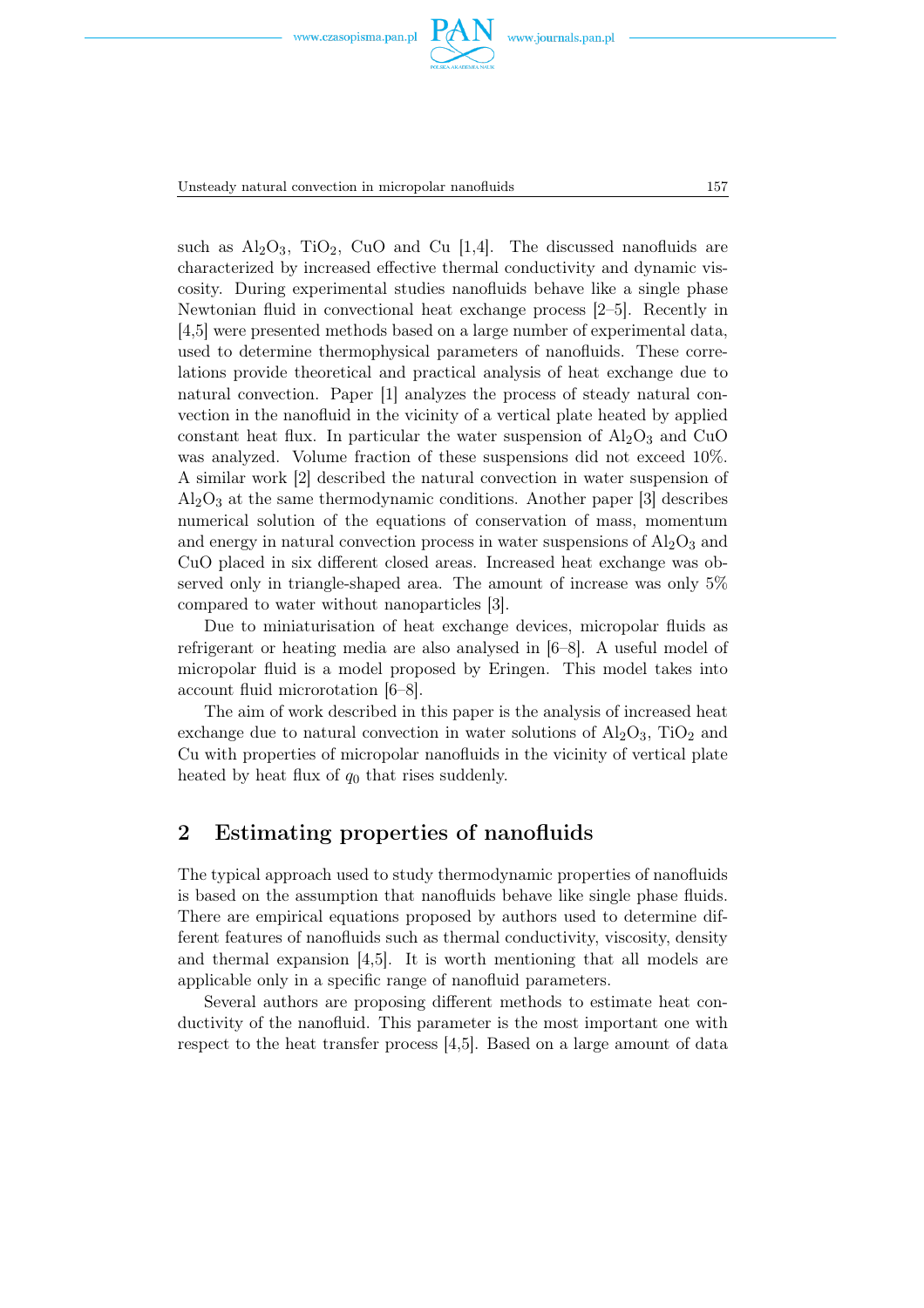



presented in [4] a method of heat conductivity calculation was proposed:

$$
\lambda = \lambda_f + 4.4 \operatorname{Re}^{0.4} \operatorname{Pr}_{f}^{0.66} \left(\frac{T}{T_{fr}}\right)^{10} \lambda_f \left(\frac{\lambda_s}{\lambda_f}\right)^{0.03} \phi^{0.66} . \tag{1}
$$

This equation is suggested especially when the nanofluid is based on water and glycol ethylene with  $Al_2O_3$ , TiO<sub>2</sub>, CuO or Cu nanoparticles. In Eq. (1) the Reynolds number is given by equation

$$
Re = \frac{2\rho_f k_b T}{\pi \mu_f^2 d_p} \tag{2}
$$

and the Prandtl number as:

$$
\Pr = \frac{\mu c \rho}{\lambda \rho} \,. \tag{3}
$$

Equation (3) shows that the Prandtl number increases after adding nanoparticles to base fluid.

Many models enabling determining dynamic viscosity have been developed [5]. For example classical no-slip models such as Einstein or Brinkman models yield:

$$
\mu = (1 + 2.5 \phi) \mu_f , \qquad (4)
$$

$$
\mu = \frac{\mu_f}{(1 - \phi)^{2.5}} \,. \tag{5}
$$

For water suspension of  $\text{Al}_2\text{O}_3$  nanoparticles, authors recommend the following relationship [4]:

$$
\mu = (123 \phi^2 + 7.3 \phi + 1) \mu_f . \tag{6}
$$

Recently, using a large number of experimental data from several other authors, an empirical equation to determine dynamic viscosity has been proposed [4]:

$$
\mu = \frac{\mu_f}{1 - 34.87 \left( d_p / d_f \right)^{-0.3} \phi^{1.03}} \,. \tag{7}
$$

To calculate the equivalent diameter of the base fluid molecule from Eq. (7), an equation proposed in [4] was used:

$$
d_f = \frac{6M}{N\pi\rho_{f0}}\,. \tag{8}
$$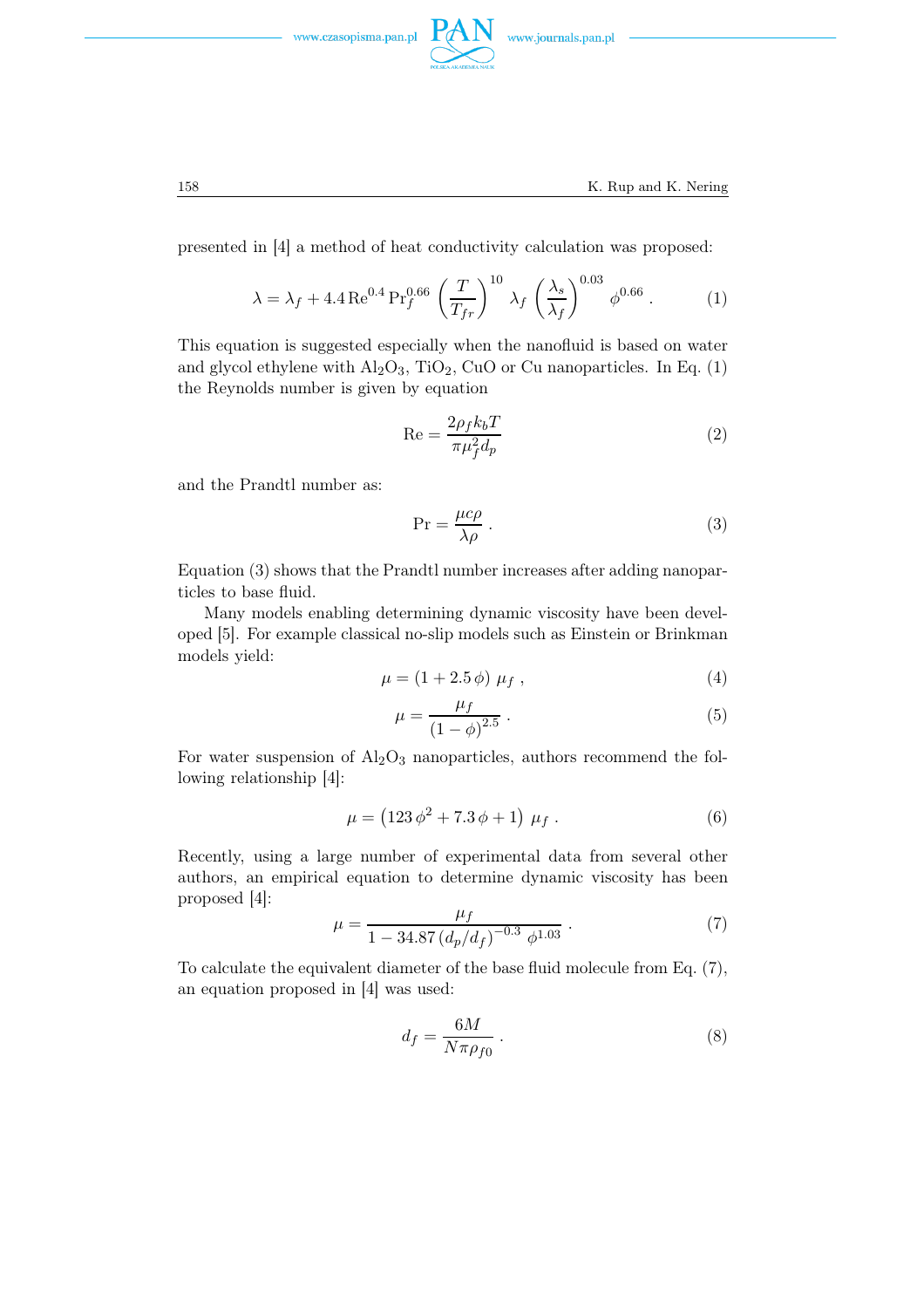

Unsteady natural convection in micropolar nanofluids 159

One of the methods to determine density, heat capacity and thermal expansion coefficient is the conventional approach [4,5]. It can be assumed that nanofluid is a single phase fluid. Thus those parameters can be calculated as in case of mixtures. It is given by

$$
\rho = (1 - \phi) \rho_f + \phi \rho_s , \qquad (9)
$$

$$
\rho c = (1 - \phi) (\rho c)_f + \phi (\rho c)_s , \qquad (10)
$$

$$
\rho \beta = (1 - \phi) (\rho \beta)_f + \phi (\rho \beta)_s . \tag{11}
$$

In energy equations, heat capacity and thermal expansion coefficient are always considered with fluid density, thus Eqs. (10) and (11) will be used.

# 3 Problem formulation

In this paper unsteady laminar heat and momentum exchange in nanofluids in terms of natural convection will be considered. Nanofluid is considered in the vicinity of a vertical plate. The heat flux through the plate rises suddenly to the value of  $q_0$ .



Figure 1: Considered fluid schema,  $\delta$  – hydrodynamic boundary layer thickness,  $\delta_t$  – thermal boundary layer thickness.

Problem presented in this work will be solved using the following assumptions: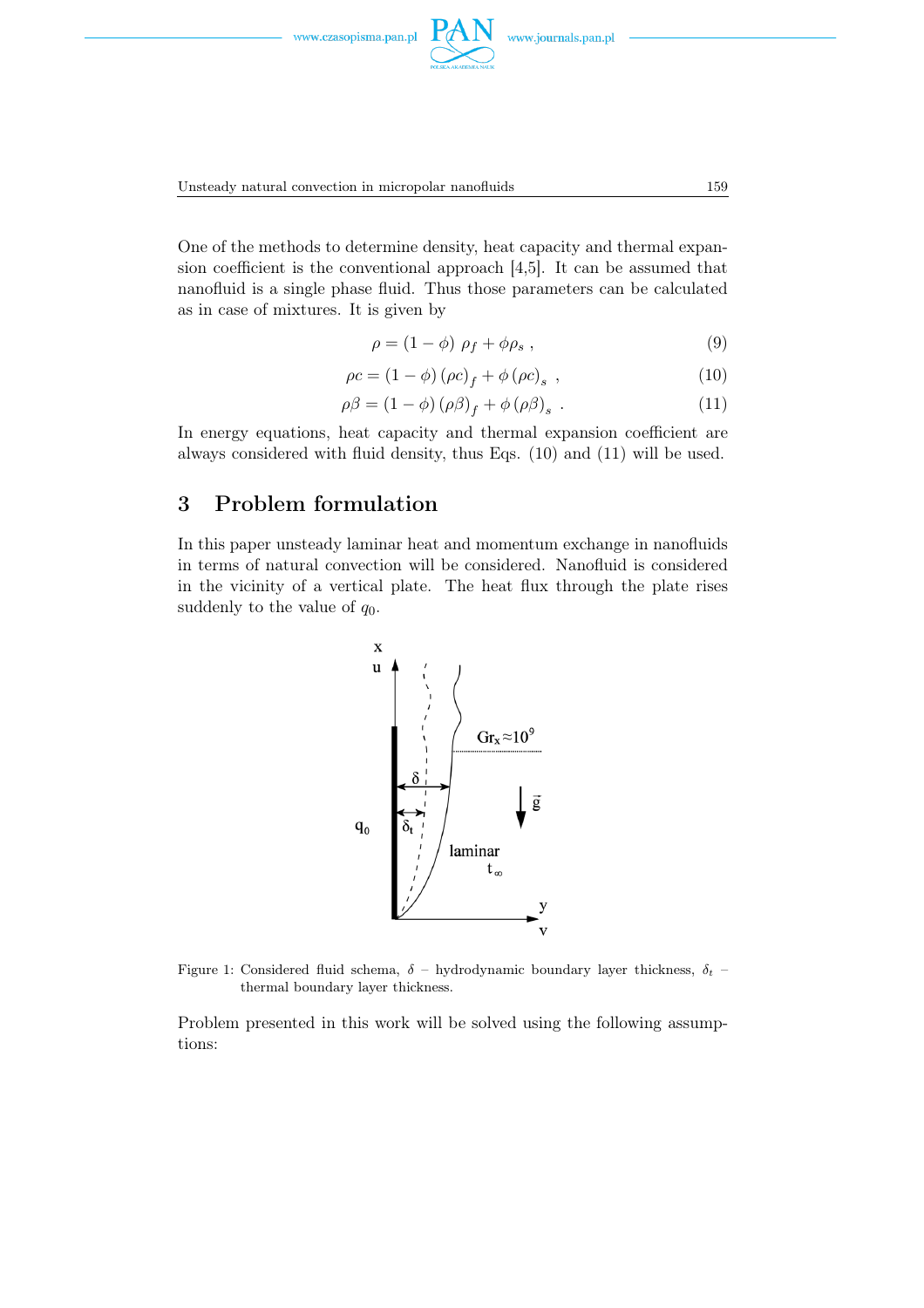



- Oberbeck-Boussinesq approximation.
- Flow geometry justifies the use of the boundary layer approximation.
- Viscous dissipation and pressure work are neglected.
- Eringen's theory of thermomicrofluid is assumed.

Taking into account the simplification resulting from the boundary layer, the boundary layer theory and fluid density changes according to the Oberbeck-Boussinesq approximation and the following system of equations in dimensionless form can be obtained:

$$
\frac{\partial U}{\partial X} + \frac{\partial V}{\partial Y} = 0 \tag{12}
$$

$$
\frac{\partial U}{\partial \overline{\tau}} + U \frac{\partial U}{\partial X} + V \frac{\partial U}{\partial Y} = (1 + \Delta) \frac{\partial^2 U}{\partial Y^2} + \Delta \frac{\partial \overline{N}}{\partial Y} + T , \qquad (13)
$$

$$
\frac{\partial \overline{N}}{\partial \overline{\tau}} + U \frac{\partial \overline{N}}{\partial X} + V \frac{\partial \overline{N}}{\partial Y} = (1 + \frac{\Delta}{2}) \frac{\partial^2 \overline{N}}{\partial Y^2} - \Delta (2\overline{N} + \frac{\partial \overline{N}}{\partial Y}) P , \qquad (14)
$$

$$
\frac{\partial T}{\partial \overline{\tau}} + U \frac{\partial T}{\partial X} + V \frac{\partial T}{\partial Y} = \frac{1}{Pr_{\infty}} \frac{\partial^2 T}{\partial Y^2} .
$$
 (15)

For above equations the initial and boundary conditions will be a dimensionless form:

$$
\overline{\tau} < 0, \quad U = V = T = 0 \tag{16}
$$

$$
\overline{\tau} \ge 0, \quad X = 0, \quad U = V = T = 0, \tag{17}
$$

$$
Y = 0, \quad U = V = 0, \quad -\frac{\partial T}{\partial Y} = 1, \quad \overline{N} = -n\frac{\partial U}{\partial Y}, \quad (18)
$$

$$
Y \to \infty \qquad U = V = T = \overline{N} = 0 \; . \tag{19}
$$

Dimensionless parameters from the above equations are defined as:

$$
T = \frac{t - t_{\infty}}{[v_{\infty}^2(\frac{q_0}{\lambda})^3 \frac{1}{g\beta}]^{\frac{1}{4}}}, \qquad \overline{\tau} = \frac{\tau}{[(\frac{\lambda}{q_0}) \frac{1}{g\beta}]^{\frac{1}{2}}},
$$
\n(20)

$$
U = \frac{u}{[v_{\infty}^2 \frac{q_0}{\lambda} g \beta]^{\frac{1}{4}}}, \qquad V = \frac{v}{[v_{\infty}^2 \frac{q_0}{\lambda} g \beta]^{\frac{1}{4}}}, \qquad (21)
$$

$$
X = \frac{x}{[v_{\infty}^2 \frac{\lambda}{q_0} \frac{1}{g\beta}]^{\frac{1}{4}}}, \qquad Y = \frac{y}{[v_{\infty}^2 \frac{\lambda}{q_0} \frac{1}{g\beta}]^{\frac{1}{4}}} = \frac{y}{x} (\text{Gr}_x)^{\frac{1}{4}}, \qquad (22)
$$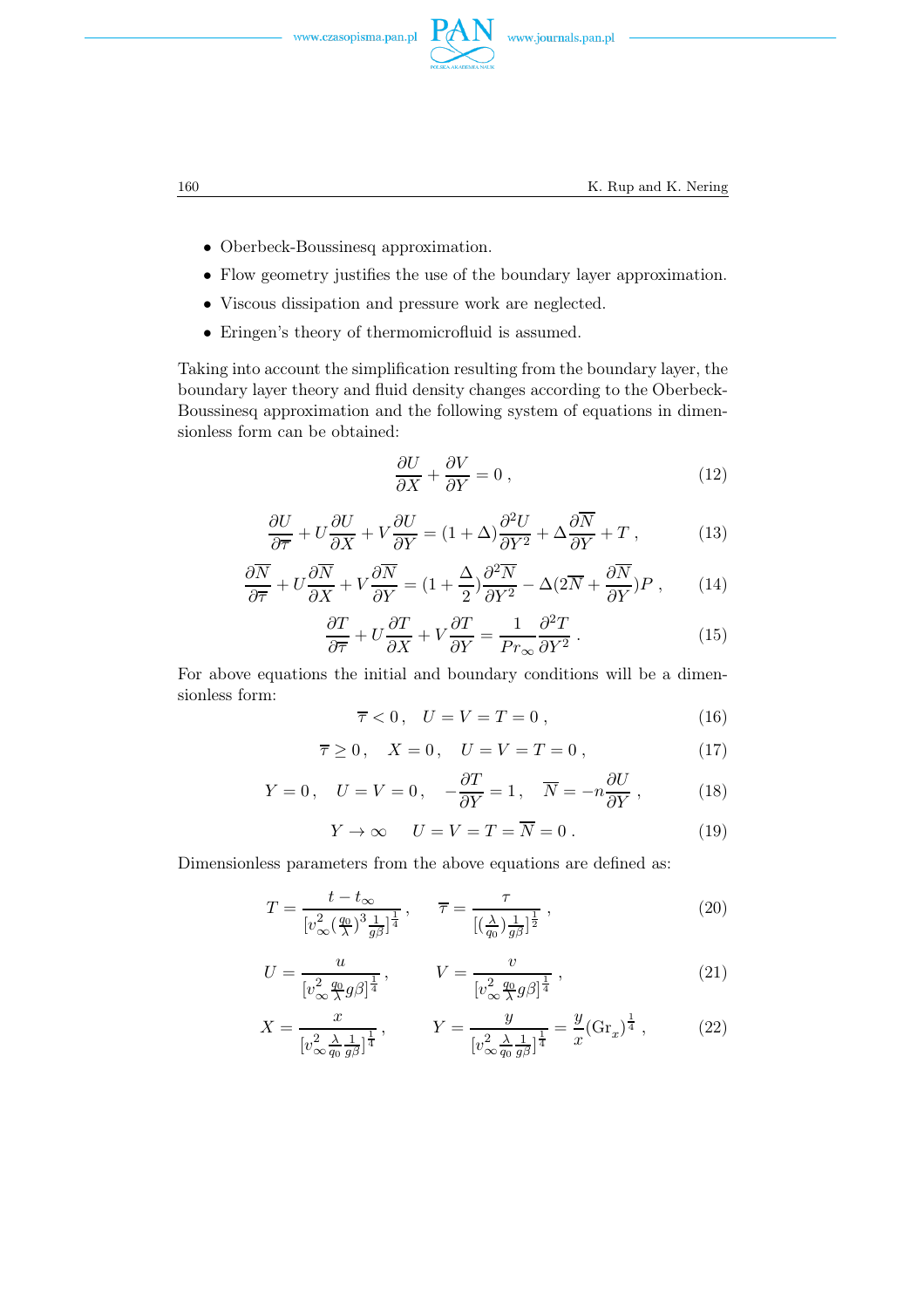

Unsteady natural convection in micropolar nanofluids 161

$$
Gr_x = \frac{g\beta}{v_\infty^2} \frac{q_0}{\lambda} x^4 , \qquad \overline{N} = N[g\beta \frac{q_0}{\lambda}]^{-\frac{1}{2}} , \qquad (23)
$$

$$
\Delta = \frac{\kappa}{v_{\infty}\rho}, \qquad P = \frac{v_{\infty}}{j} \frac{1}{(\frac{q_0}{\lambda}g\beta)^{\frac{1}{2}}} = \frac{x^2}{j}(\text{Gr}_x)^{-\frac{1}{2}}.
$$
 (24)

In Eq. (18) similarly to [2–6] the relation between microrotation component normal to  $xy$ -plane and velocity gradient (shear stress) on the plate was assumed. The value of microrotation parameter n from Eq.  $(18)$  is between 0 and 1 [7,8]. The value  $n = 0$  corresponds to the case of the high density of liquid microparticles that prevents them from performing rotational movements. The value  $n = 0.5$  is indicative of weak concentrations and the value  $n = 1$  is representative for turbulent boundary layer [7,8].

Parameters occurring in Eq. (24) such as microinertia density, rotational viscosity coefficient and spin gradient viscosity are related to the following equation [6–8]:

$$
\gamma = \left(\mu + \frac{\kappa}{2}\right)j\,. \tag{25}
$$

The set of partial differential equations  $(12)$ – $(15)$  together with initial and boundary conditions  $(16)$ – $(19)$  will be solved numerically using the finite difference method [8,9].

# 4 Problem solution

Equations  $(12)$ – $(15)$  will be solved using explicit finite difference scheme. Spatial distribution grid contains  $M \times N$  points in the X and Y directions respectively,  $\Delta \overline{\tau}$  is the time step. Due to the intensive heat, momentum, angular momentum and mass transfer, only in the direct vicinity of the considered vertical surface, the maximum values of dimensionless coordinates  $X = 100$  and  $Y = 30$  were assumed [8]. A characteristic feature of the difference equations was to determine the temperature field, the velocity field components and the microrotation component  $\overline{N}$  at time  $\overline{\tau}_{n+1}$  depending on certain parameters, but determined at time  $\overline{\tau}_n$ . Convection terms of balance equations comprising time  $\bar{\tau}$  derivatives and spatial Y coordinate derivatives were approximated by 'forward' formulas whereas spatial  $X$  coordinate derivatives were approximated by "backward" formulas. Diffusion terms were approximated by central differences. Derivatives appearing in the boundary conditions (18) were approximated by higher order difference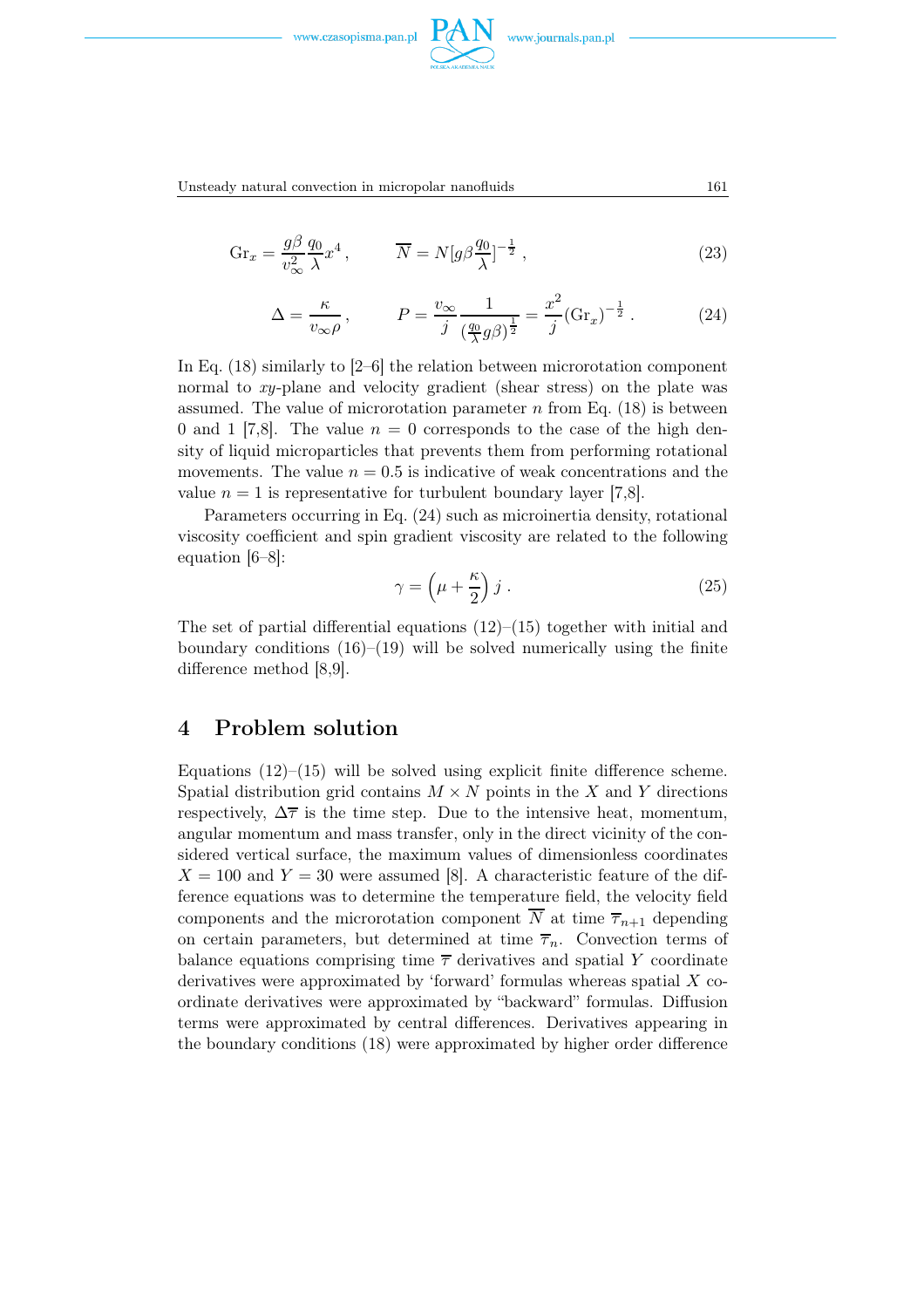



formulas taken in the form [9]:

$$
\frac{\partial T}{\partial Y_{|ij}} = \frac{1}{6\Delta Y} \left( -11T_{ij} + 18T_{i,j+1} - 9T_{i,j+2} + 2T_{i,j+3} \right) + O[\Delta Y]^3 , \quad (26)
$$

$$
-\frac{1}{n}\overline{N_{|i,j}} = \frac{\partial U}{\partial Y_{|ij}} = \frac{1}{12\Delta Y} \left( -25U_{i,j} + 48U_{i,j+1} - -36U_{i,j+2} + 16U_{i,j+3} - 3U_{i,j+4} \right) + O[\Delta Y]^4.
$$
 (27)

These difference formulas are statically stable and exhibit characteristics of conservation [9].

Before performing basic numerical calculations for the established, nonzero values of parameters  $\Delta$  and P describing the properties of micropolar fluid, calculation tests were done similarly to [8]. In the process of steady natural convection in a Newtonian fluid, the exact analytical solutions are known [10], and were compared to the corresponding calculation results. On the basis of preliminary calculations, further ones, taking into account the nonzero values of  $\Delta$  and P parameters, were performed with the following spatial area division:  $M \times N = 250 \times 150$ , the time step  $\Delta \overline{\tau} = 0.002$ . Assumed area division is smaller than area division in work [8] and the time step is two times greater. This change of area division and time step needs to be done to obtain greater accuracy of the applied differential forms.

# 5 Results and discussion

The set of Eqs.  $(12)$ – $(15)$  with initial condition  $(16)$  and boundary conditions (17)–(19) were integrated for the selected values of parameters Pr,  $P, \Delta$ and n. Water (W) in temperature of 60  $\rm{^{\circ}C}$  was the base fluid. The Prandtl number of base fluid was 3.00. In the next stage of analysis it was assumed that base fluid has micropolar features with the following parameters:  $\Delta = 5.0$ ,  $P = 1.0$  and  $n = 0.5$ . These parameters were assumed based on literature data and previous own works [7,8].

Main analysis was focused on the effects occurring in nanofluids. In this work, the following homogeneous water solutions of nanoparticles were analysed:

- water solution of  $\text{Al}_2\text{O}_3$  nanoparticles with mean diameter of 38.4 nm,
- water solution of  $TiO<sub>2</sub>$  nanoparticles with mean diameter of 27 nm,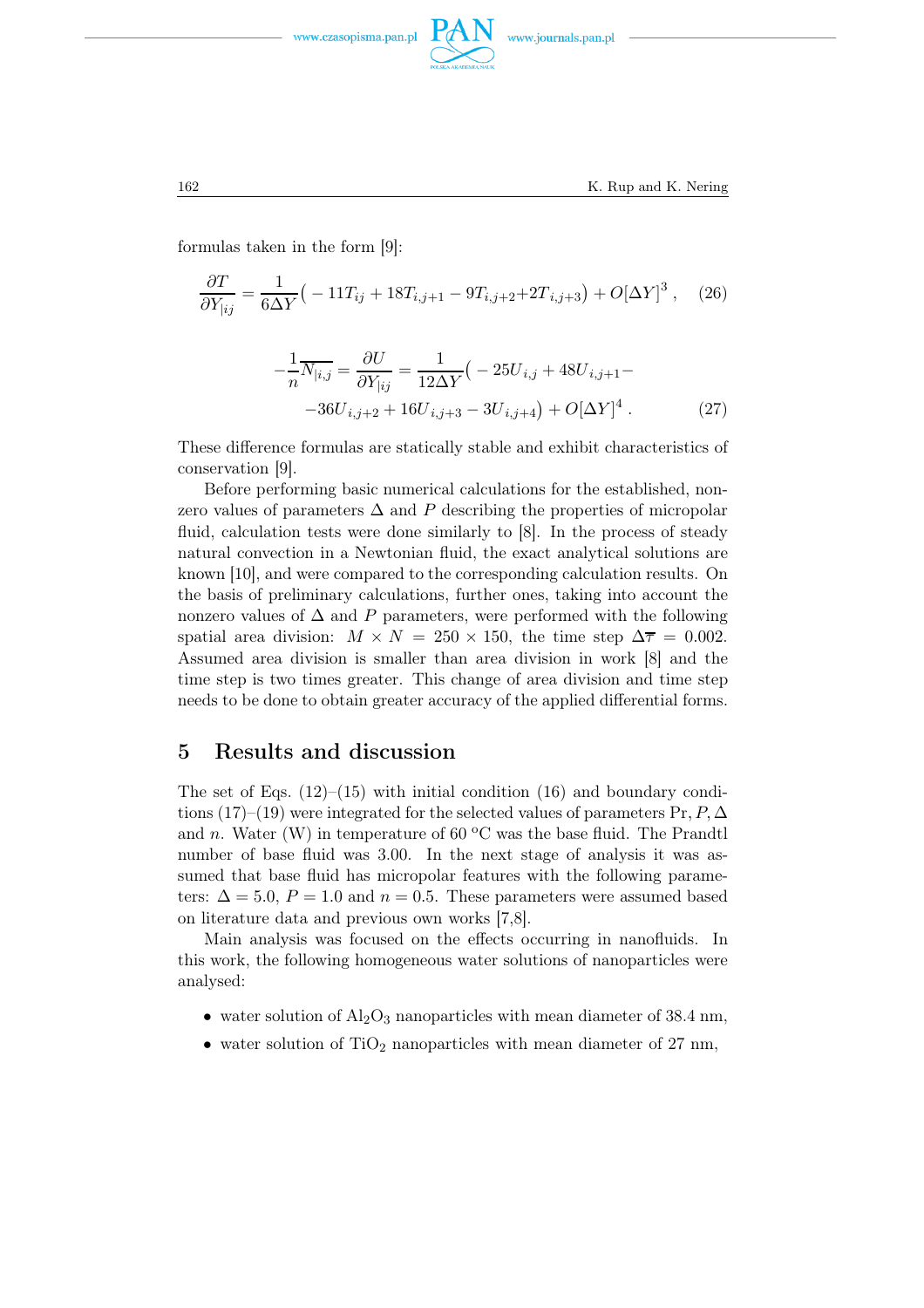Unsteady natural convection in micropolar nanofluids 163

• water solution of Cu nanoparticles with mean diameter of 10 nm.

Nanoparticle volume fraction for the above solutions was  $\phi = 6\%$ . Parameters describing these solutions for temperature  $60 °C$  calculated using Eqs.  $(1)$ – $(8)$  are presented in Tab. 1.

| Fluid                              | $\sigma$<br>$\frac{\rm Density}{[{\rm kg/m}^3]}$ | $\begin{array}{l} \text{Dynamic}\\ \text{viscosity, }\mu\\ \text{[kg/(m s)]} \end{array}$ | $\prec$<br>$\begin{array}{l} \mbox{conductivity},\\ \mbox{[W/(mK)]} \end{array}$<br>Thermal | $\rho c_p$<br>capacity, $\left[\mathrm{J\,m}^3\,\middle/ K\right]$<br>Heat | expansion, $\rho\beta$<br>[kg/(K m <sup>3</sup> )]<br>Thermal | Ĕ<br>number,<br>Prandtl | $\chi^{\prime}_{\chi}$<br>coordinates<br>Normalised<br>Σ<br>$X/X_f;$ | Normalised<br>parameter $\Delta/\Delta_f$<br>$\tilde{\Delta}_f$ | Normalised<br>$\begin{array}{l} \rm parameter\\ P/P_f \end{array}$<br>$P_{f}$ |
|------------------------------------|--------------------------------------------------|-------------------------------------------------------------------------------------------|---------------------------------------------------------------------------------------------|----------------------------------------------------------------------------|---------------------------------------------------------------|-------------------------|----------------------------------------------------------------------|-----------------------------------------------------------------|-------------------------------------------------------------------------------|
| Water $(W)$                        | 983.24                                           | $4.688\times10^{-4}$                                                                      | 0.6590                                                                                      | 4111221.4                                                                  | 0.4956                                                        | 3.00                    | 1.000                                                                | 1.000                                                           | 1.000                                                                         |
| $W + TiO2$<br>$(27 \text{ nm})$    | 1178.05                                          | $1.015\times10^{-3}$                                                                      | 1.0063                                                                                      | 4040178.0 0.4681                                                           |                                                               | 3.4599                  | 0.631                                                                | 0.462                                                           | 2.515                                                                         |
| $W + Al2O3$<br>$(38.4 \text{ nm})$ | 1157.05                                          | $0.9089\times10^{-3}$                                                                     | 0.9757                                                                                      | 4042640.1   0.4678                                                         |                                                               | 3.253                   | 0.668                                                                | 0.516                                                           | 2.238                                                                         |
| $W + Cu$<br>$(10 \text{ nm})$      | 1460.65                                          | $1.705\times10^{-3}$                                                                      | 1.2392                                                                                      | 4071062.1                                                                  | 0.4932                                                        | 3.8347                  | 0.494                                                                | 0.275                                                           | 4.102                                                                         |

Table 1: Thermophysical parameters of water-based nanofluids in temperature  $t_{\infty} = 60$  °C.

Figure 2 shows the  $U$  velocity component in the  $X$ -axis direction for water  $(Pr = 3.00)$  and two different nanofluids with Prandtl number Pr  $=$  3.253 and 3.460 at fixed times of the process  $\overline{\tau}$  = 10, 20, and 80. In order to simplify the analysis the thermophysical parameters values for  $\Delta$ and  $P$  were considered to equal zero. Figure 2 shows three different cases with characteristic value of Grashof number  $\text{Gr}_x = 10^8$ . For the assumed Grashof number, dimensionless coordinate  $X$  adopts values from Tab. 1. For nanofluids, this X value equals respectively  $X^{TiO2} = 0.631 X_f$  and  $X^{Al2O3} = 0.668 X_f$ . Line marked with circles represents results for water as the base fluid. Lines marked with triangles and squares represent results of velocity component  $U$  in nanofluids. Maximum values of velocity component U are lower than corresponding values for water in the entire range of  $\overline{\tau}$ .

Figure 3 presents temperature profiles in the considered liquids at certain moments of the process, namely  $\overline{\tau} = 10$ , 20 and 80. Similarly as for the U velocity component, proper values of parameters describing the thermophysical properties of the fluid were assumed. Furthermore temperature profile in fluid with micropolar features ( $\Delta = 5.0$  and  $P = 1.0$ ) was pre-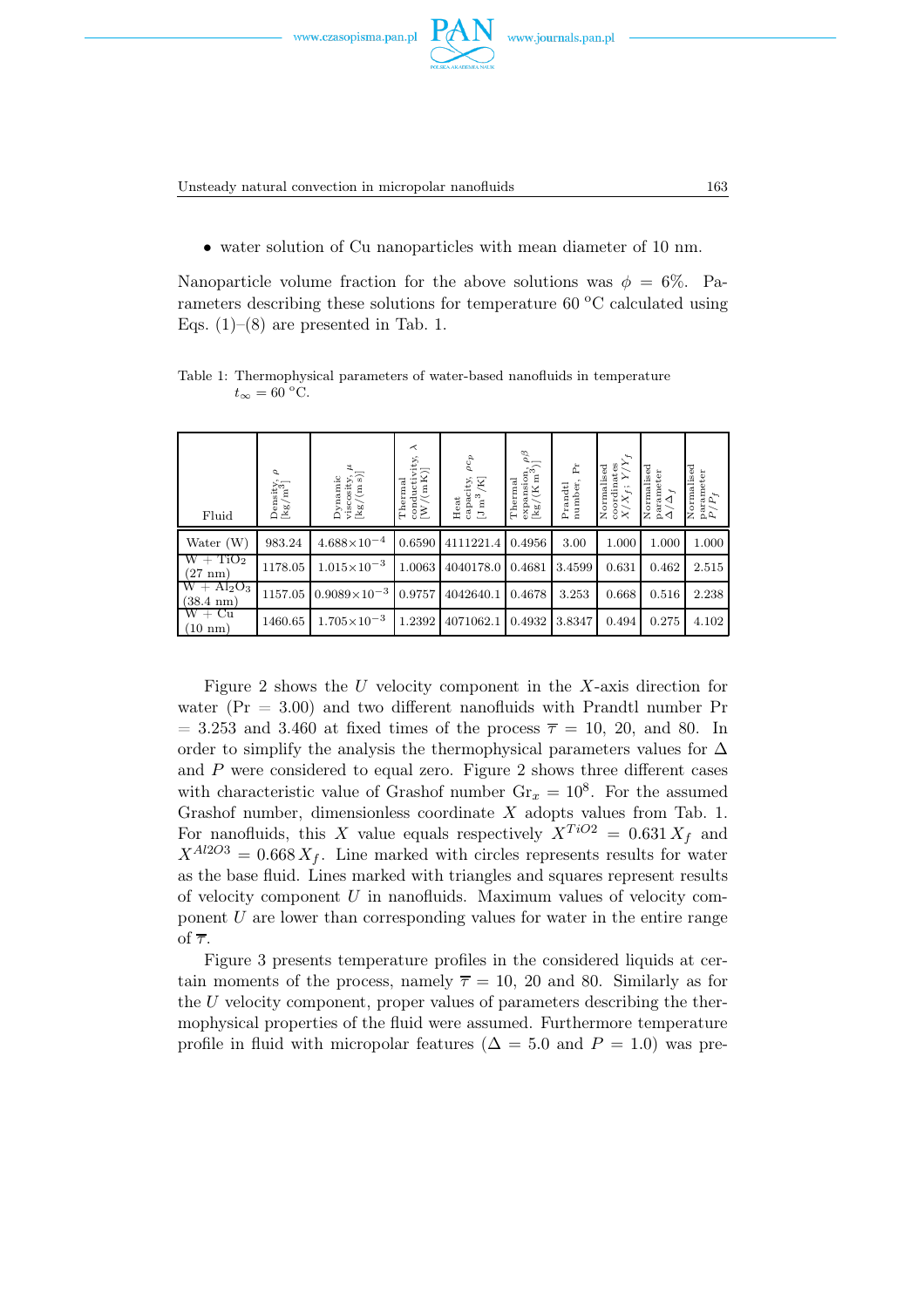



Figure 2: Profiles of the velocity component  $U$  at selected moments of the process.

sented only for the time  $\overline{\tau} = 80$ . This profile, represented by the dashed line, indicates significantly larger temperature values than other fluids. Temperature of the heated plate is the largest for the fluid with micropolar features. Maximal relative increase of temperature of the heated plate for micropolar fluid in the last stage of the process is  $\sigma = (T_w - T_w^f)/T_w^f = 0.230$ . High temperature of the heated vertical plate indicates significantly smaller intensity of heat interception by the analyzed micropolar fluid than other fluids. Figure 3 shows larger rate of heat interception intensity in the entire range of time in comparison with water. Values of  $\sigma$  parameter for the analyzed nanofluids are:  $\sigma_{Cu} = -0.186$ ;  $\sigma_{TiO2} = -0.122$  and  $\sigma_{Al2O3} = -0.098$ .

On the basis of temperature profile distribution the local Nusselt number  $Nu_x$  in the analyzed fluid on heated vertical plate yields

$$
\text{Nu}_x = \frac{q_0}{t_w - t_\infty} \frac{x}{\lambda} \,. \tag{28}
$$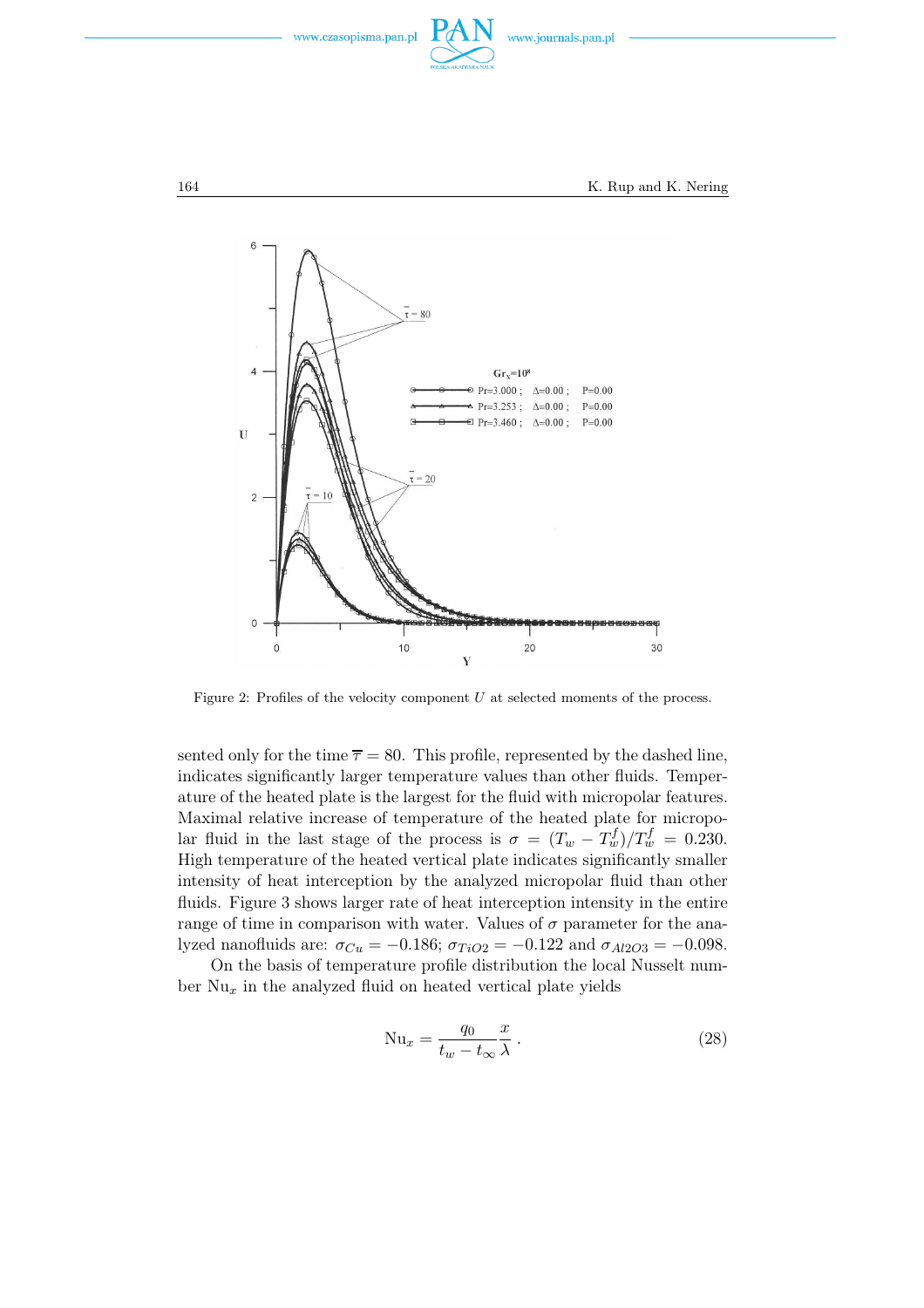



Figure 3: Profiles of the fluid temperature changes.

Using dimensionless Eqs.  $(20)$ – $(24)$  with the Nusselt number  $(28)$  we obtain

$$
\frac{\text{Nu}_x}{\text{Gr}_x^{\frac{1}{5}}} = X^{\frac{1}{5}} \frac{1}{T_w} \,, \tag{29}
$$

where

$$
T_w = \frac{t_w - t_\infty}{[v_\infty^2(\frac{q_0}{\lambda})^3 \frac{1}{g\beta}]^{\frac{1}{4}}}.
$$
\n(30)

The relationship (29) is shown graphically in Fig. 4. For the sake of comparison, Fig. 4 comprises the corresponding curve obtained for pure water. Curves from Fig. 4 represent local Nusselt number with respect to local Grashof number  $(Nu_x/(Gr_x)^{1/5})$ , where the value of  $Gr_x = 10^8$ . It is worth mentioning that corresponding lines of the parameter  $Nu_x/(\text{Gr}_x)^{1/5}$ have different dimensionless  $X$  coordinate. For pure water, coordinate  $X = X_f = 100$  corresponds, due to Eqs. (22) and (23), to the Grashof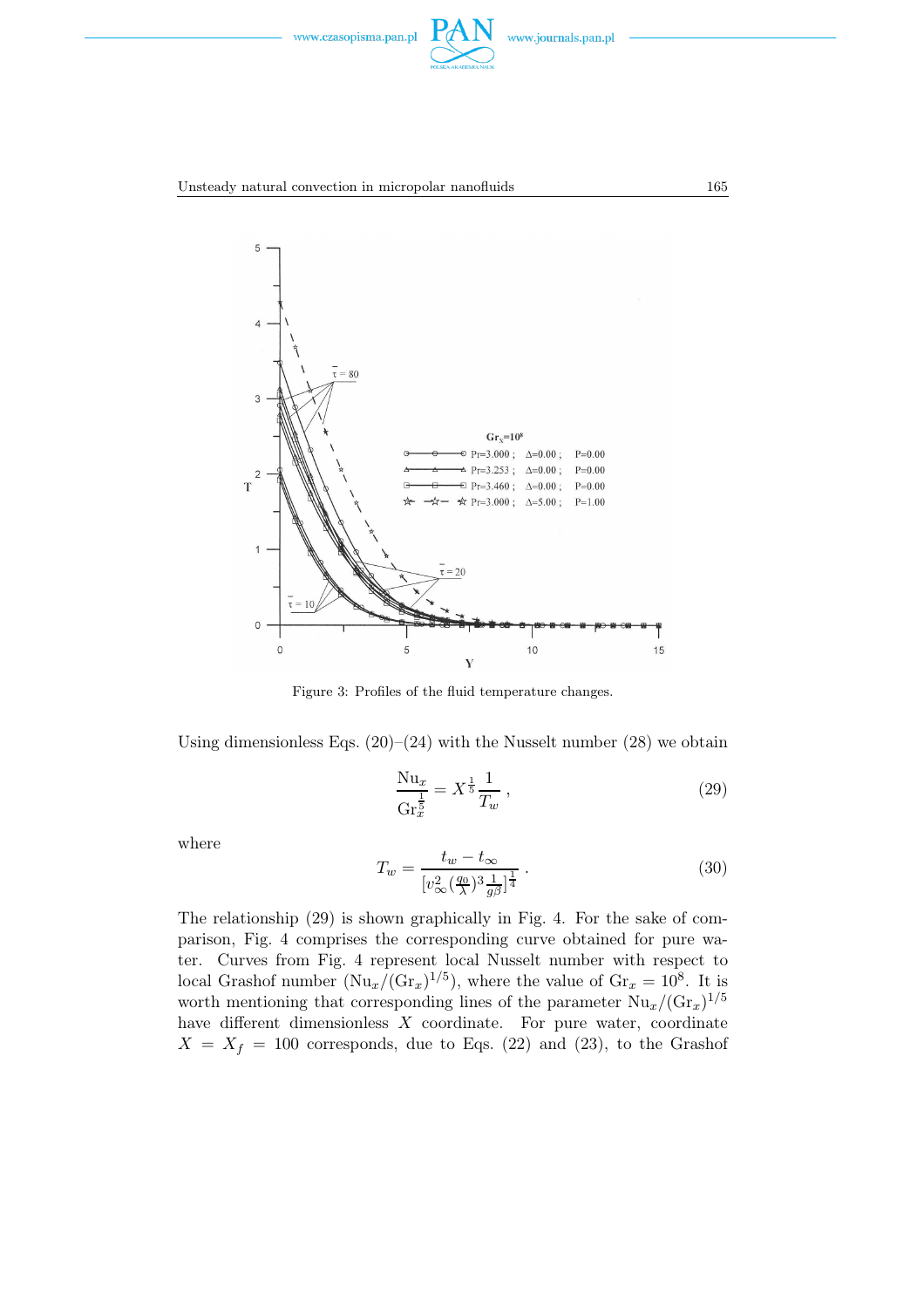



number  $\text{Gr}_x = 10^8$ . For the same Grashof number, the dimensionless coordinate X is  $X^{TiO2} = 0.631 X_f$ ;  $X^{Al2O3} = 0.668 X_f$  and  $X^{Cu} = 0.494 X_f$ , respectively for the considered nanofluids. As indicated in Fig. 4, the intensity of heat exchange in micropolar fluid is significantly lower than in corresponding nanofluids.



Figure 4: Transient changes of the local Nusselt number.

On the basis of calculated velocity field, a shear stress on a vertical plate was determined. Taking into account constitutive equations for micropolar fluid  $[1,2]$ 

$$
\tau_w = \left[ (\mu + \kappa) \frac{\partial u}{\partial y} + \kappa N \right]_{|y=0} . \tag{31}
$$

After incorporation of dimensionless Eqs.  $(21)–(24)$  into the above one we obtain

$$
\overline{\tau}_w = \frac{\tau_w}{\frac{\rho_\infty v_\infty^2}{x^2} 5^{2/5} \text{Gr}_x^{3/5} (1 + \Delta - n\Delta)} = \frac{1}{(5X)^{2/5}} \frac{\partial U}{\partial Y}_{|y=0} \,. \tag{32}
$$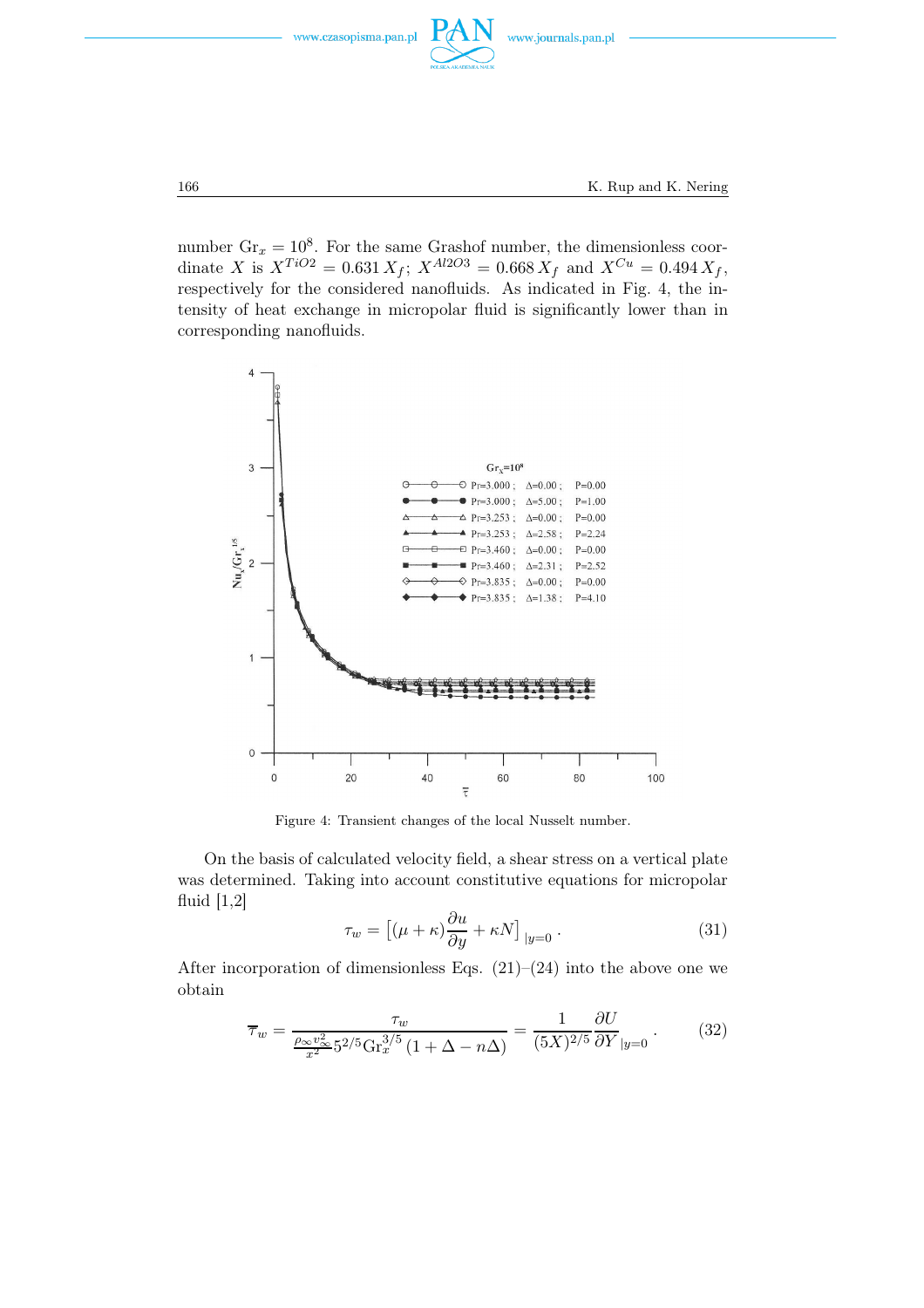



Unsteady natural convection in micropolar nanofluids 167

In order to make a comparative analysis, Tab. 2 summarizes the Nusselt number values determined according to the formula (29) and the dimensionless shear stress in accordance with formula (32), obtained from the numerical calculations performed for the variable parameters  $\Delta$ , P, Pr and constant parameter  $n (n = 0.5)$ . The summarized results relate to the steady state with the Grashof number  $10^8$ , which is reached for the nanofluid when dimensionless coordinate  $X$  is lower than  $X$  coordinate for pure water  $(X_f = 100)$ . This coordinate is measured along the vertical plate. Exact values of the quotient  $X/X_f$  and  $Y/Y_f$  (Tab. 1) were determined according to relationships  $(1)$ ,  $(7)$ ,  $(9)$ ,  $(10)$ , and  $(22)$ , taking into account respective values of thermophysical parameters of pure water and considered nanofluids. In Tab. 2 values with asterisk (\*) were taken from [10]. Result from [10] was compared with the exact analytical solution of conservation equations for the Newtonian fluid.

| Pr                  | Δ     | $\boldsymbol{P}$ | $Nu_x/Gr_x^5$ | $\overline{\tau}_w$ |  |
|---------------------|-------|------------------|---------------|---------------------|--|
| 3.0                 | 0.0   | 0.0              | $0.7108*$     | $0.5054*$           |  |
| W                   | 0.0   | 0.0              | 0.72091       | 0.47181             |  |
|                     | 5.0   | 1.0              | 0.58602       | 0.22234             |  |
| 3.253               | 0.0   | 0.0              | $0.7252*$     | $0.4918*$           |  |
| $W + Al_2O_3$       | 0.0   | 0.0              | 0.73755       | 0.45634             |  |
| $(38.4 \text{ nm})$ | 2.580 | 2.238            | 0.64371       | 0.27699             |  |
| 3.460               | 0.0   | 0.0              | $0.7362*$     | $0.4806*$           |  |
| $W + TiO2$          | 0.0   | 0.0              | 0.7492        | 0.44595             |  |
| $(27 \text{ nm})$   | 2.310 | 2.515            | 0.66001       | 0.28093             |  |
| 3.8347              | 0.0   | 0.0              | $0.75493*$    | $0.46020*$          |  |
| $W + Cu$            | 0.0   | 0.0              | 0.76869       | 0.42822             |  |
| $(10 \text{ nm})$   | 1.375 | 4.102            | 0.70548       | 0.31111             |  |

Table 2: A comparison of results.

\* values taken from [10]

Figure 5 presents the dimensionless shear stress according to Eq. (32) during natural convection. Presented curves are characteristic for the indicated Prandtl number, parameters  $\Delta$ , P,  $n = 0.5$  and constant value of Grashof number equal to  $10^8$ . Before time  $\overline{\tau} = 30$  the dimensionless shear stress grows rapidly, and after time  $\overline{\tau} = 30$  this shear stress on heated vertical plate is determined by a constant value. This increase of the shear stress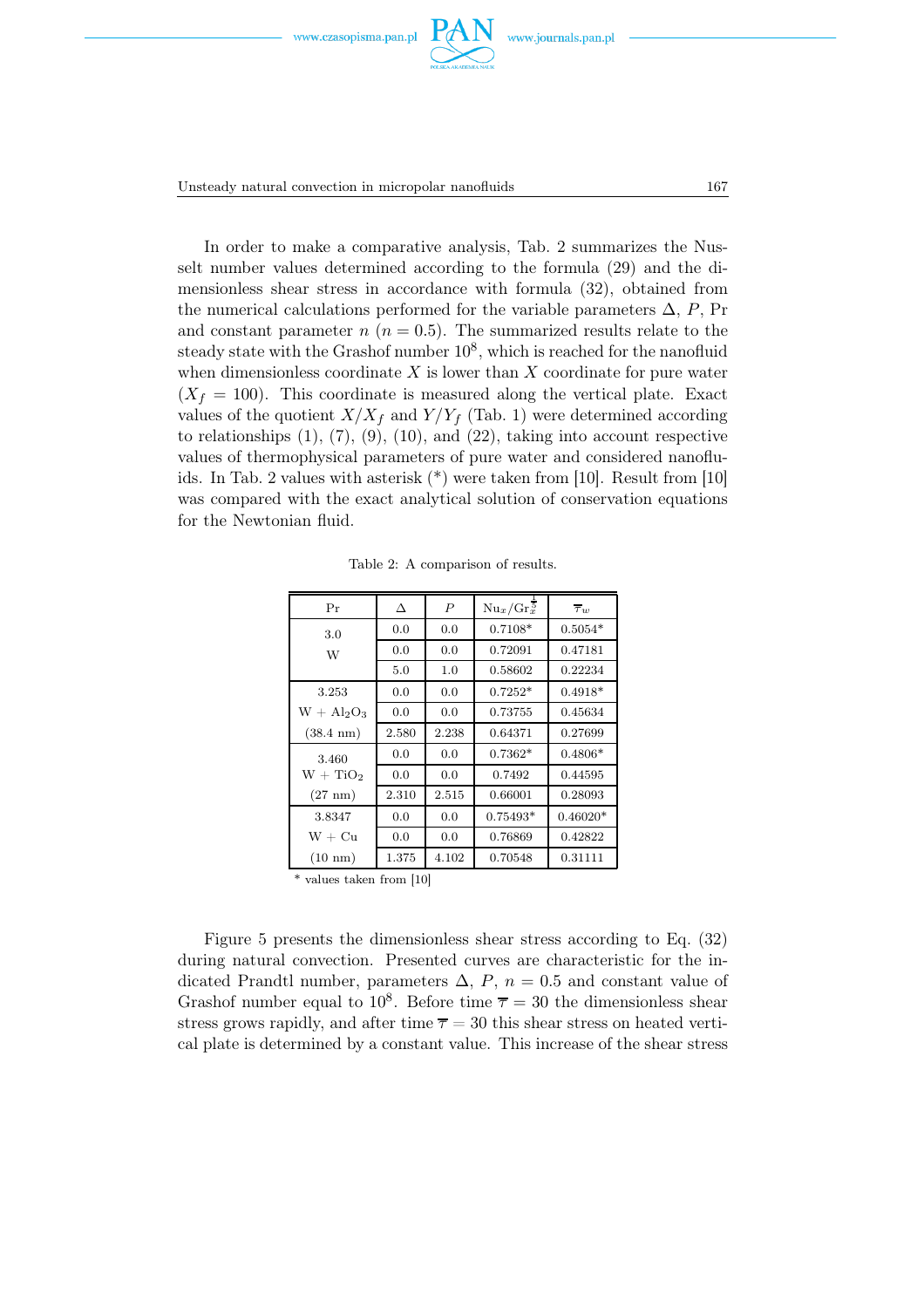

value is characteristic for the initial period of natural convection wherein conductive heat exchange is significant. Due to the increase of  $\Delta$  and P values the dimensionless shear stress is decreasing similarly to the parameter  $Nu_x/(\text{Gr}_x)^{1/5}$ , showed in Fig. 4.



Figure 5: Transient changes of dimensionless shear stress on vertical plate.

Heat transfer enhancement during natural convection in the considered nanofluids is represented by the following equation:

$$
E = \frac{\frac{Nu_x}{Gr_x^{1/5}}}{\frac{Nu_x}{Gr_x^{1/5}}}\n- 1.
$$
\n(33)

Table 3 presents values of E parameters calculated with relationship (33) for the considered nanofluid in the stationary case. In calculating of these values the corresponding results from Tab. 2 were used. Maximum value of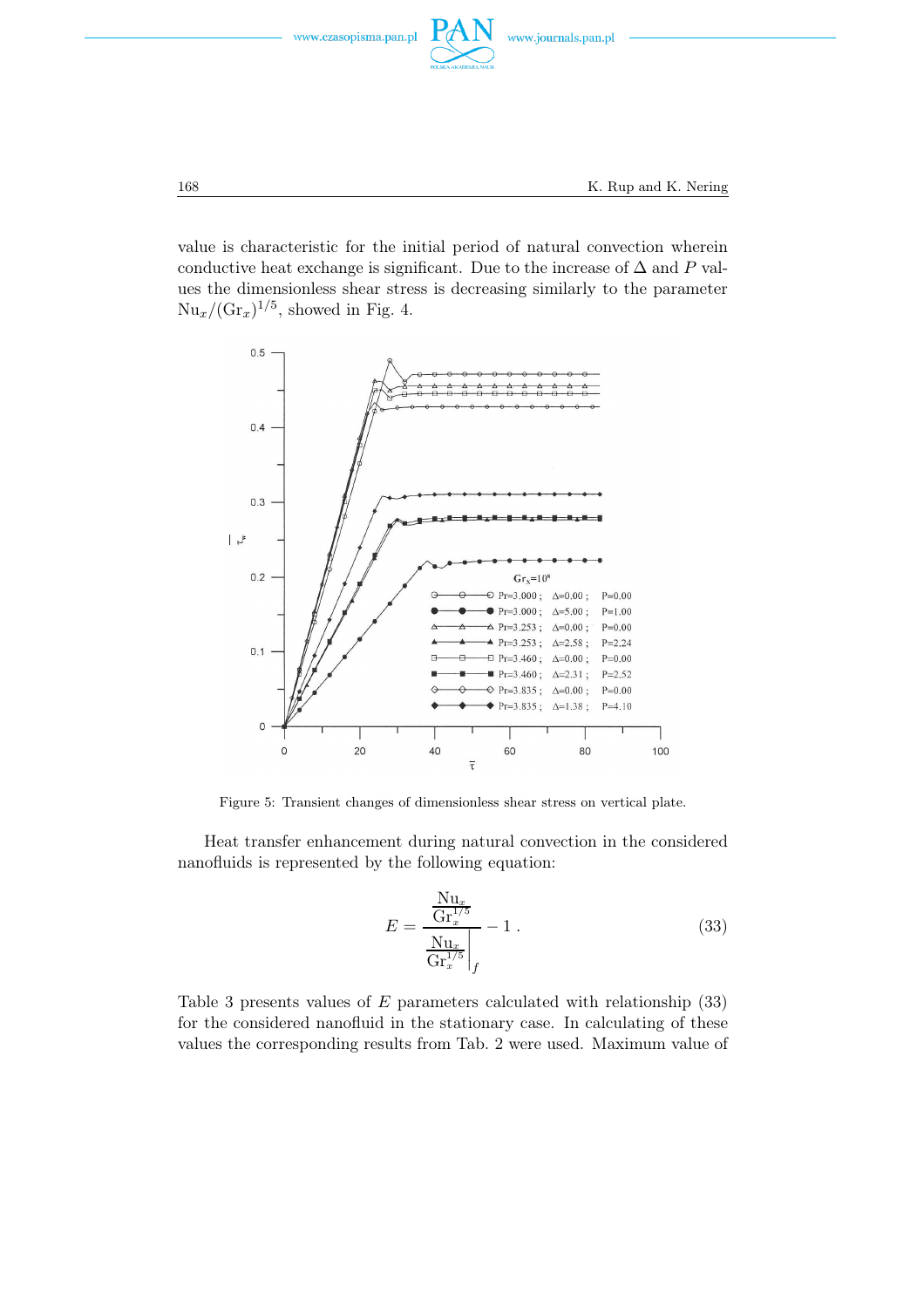



Unsteady natural convection in micropolar nanofluids 169

 $E$  parameter is found for the nanofluid with Cu nanoparticles with mean diameter of 10 nm.

| Fluid                 | Л     | $\boldsymbol{P}$ | $Nu_x/Gr_x^5$ | $E[\%]$ |
|-----------------------|-------|------------------|---------------|---------|
| W                     | 0.0   | 0.0              | $0.72091_f$   |         |
| $W + Al2O3$ (38.4 nm) | 0.0   | 0.0              | 0.73755       | 2.31    |
| $W + TiO2(27 nm)$     | 0.0   | 0.0              | 0.7492        | 3.92    |
| $W + Cu (10 nm)$      | 0.0   | 0.0              | 0.76869       | 6.70    |
| W (micropolar)        | 5.0   | 1.0              | $0.58602_f$   |         |
| $W + Al2O3(38.4 nm)$  | 2.580 | 2.238            | 0.64371       | 9.8     |
| $W + TiO2(27 nm)$     | 2.310 | 2.515            | 0.66001       | 12.6    |
| $W + Cu (10 nm)$      | 1.375 | 4.102            | 0.70548       | 20.4    |

Table 3: Obtained values of the E parameter with respect to Eq. (33).

# 6 Concluding remarks and conclusion

In this paper, a process of heat and momentum exchange during natural convection in nanofluids with micropolar properties was analyzed. To describe the analyzed phenomena of exchange, equations of hydrodynamic and thermal boundary layer were used. It is worth noting that coupled system of differential equations describing the analyzed exchange process also includes, in accordance with the boundary layer theory, a simplified equation for the  $\overline{N}$  microrotation component, arising from the angular momentum principle. In order to solve this problem the method of finite difference was applied. Obtained results were presented in graphs and in tables.

Parameter E describing the heat transfer enhancement between heated plate and the nanofluid showed in Tab. 3, appears to have a maximum value equal 6.7% which was obtained for the nanofluid with Cu nanoparticles with the mean diameter of 10 nm and parameters  $\Delta$  and P equal to zero. For the same fluid, relative decrease of temperature of the heated vertical plate was  $\sigma_{Cu} = 18.6\%$  at the end of analyzed process in time  $\overline{\tau} = 80$ . For nanofluids with  $\text{Al}_2\text{O}_3$  nanoparticles with mean diameter 38.4 nm, relative decrease of temperature of the heated vertical plate was only 9.6%.

Micropolar fluids are the fluids with nonzero values of  $\Delta$  and P parameters. These fluids are characterized by different behaviour during natural